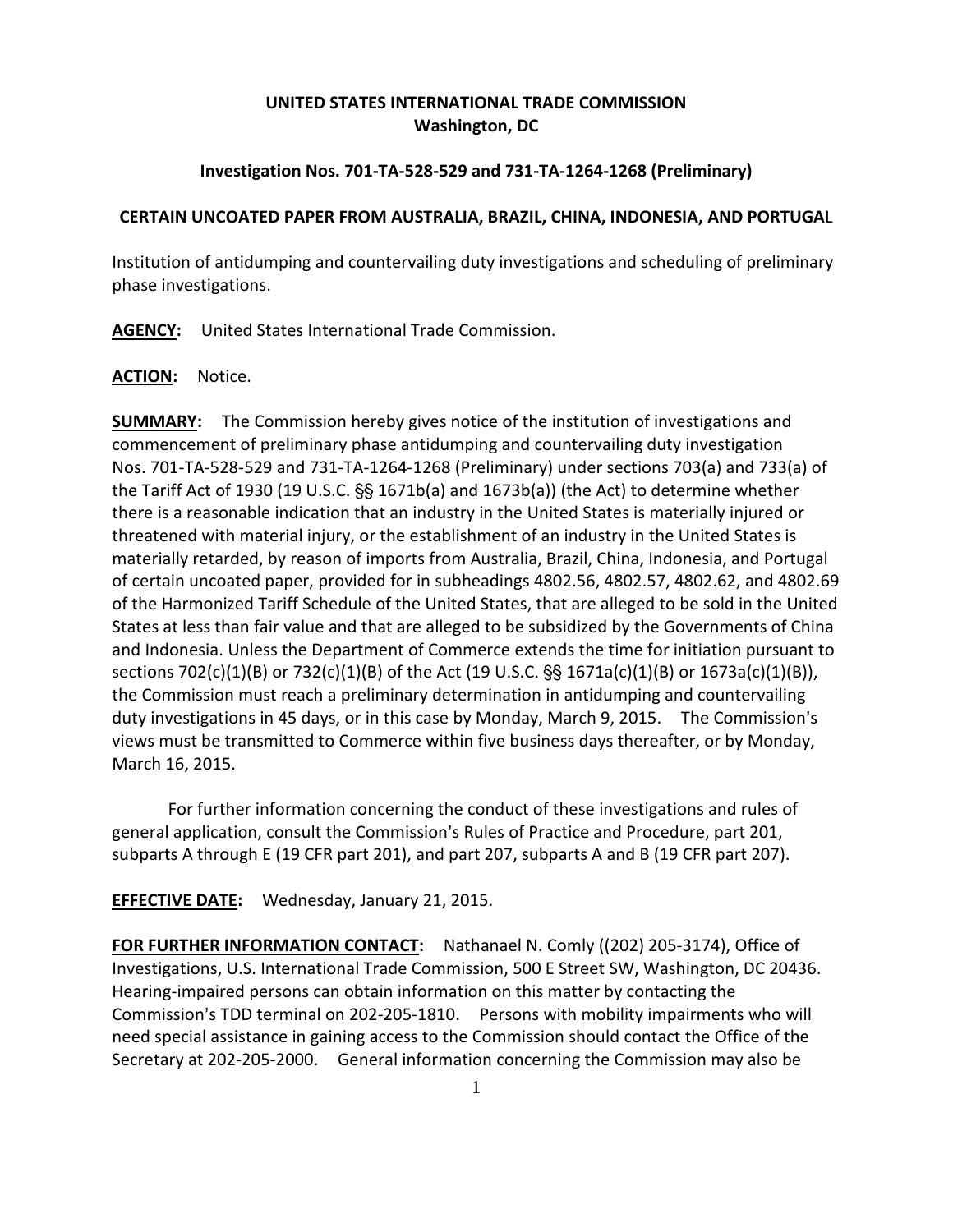obtained by accessing its internet server (*[http://www.usitc.gov](http://www.usitc.gov/)*). The public record for this investigation may be viewed on the Commission's electronic docket (EDIS) at *[http://edis.usitc.gov](http://edis.usitc.gov/)*.

### **SUPPLEMENTARY INFORMATION:**

**Background.**--These investigations are being instituted in response to a petition filed on Wednesday, January 21, 2015, by United Steel, Paper and Forestry, Rubber, Manufacturing, Energy, Allied Industrial and Service Workers International Union, Pittsburg, PA; Domtar Corporation, Ft. Mill, SC; Finch Paper LLC, Glen Falls, NY; P.H. Glatfelter Company, York, PA; and Packaging Corporation of America, Lake Forest, IL.

**Participation in the investigation and public service list.**--Persons (other than petitioners) wishing to participate in the investigations as parties must file an entry of appearance with the Secretary to the Commission, as provided in sections 201.11 and 207.10 of the Commission's rules, not later than seven days after publication of this notice in the *Federal Register*. Industrial users and (if the merchandise under investigation is sold at the retail level) representative consumer organizations have the right to appear as parties in Commission antidumping duty and countervailing duty investigations. The Secretary will prepare a public service list containing the names and addresses of all persons, or their representatives, who are parties to these investigations upon the expiration of the period for filing entries of appearance.

**Limited disclosure of business proprietary information (BPI) under an administrative protective order (APO) and BPI service list.**--Pursuant to section 207.7(a) of the Commission's rules, the Secretary will make BPI gathered in these investigations available to authorized applicants representing interested parties (as defined in 19 U.S.C.  $\S$  1677(9)) who are parties to the investigations under the APO issued in the investigations, provided that the application is made not later than seven days after the publication of this notice in the *Federal Register*. A separate service list will be maintained by the Secretary for those parties authorized to receive BPI under the APO.

**Conference.**--The Commission's Director of Investigations has scheduled a conference in connection with these investigations for 9:30 a.m. on Wednesday, February 11, 2015, at the U.S. International Trade Commission Building, 500 E Street SW, Washington, DC. Requests to appear at the conference should be emailed to [William.Bishop@usitc.gov](mailto:William.Bishop@usitc.gov) and [Sharon.Bellamy@usitc.gov](mailto:Sharon.Bellamy@usitc.gov) (DO NOT FILE ON EDIS) on or before Monday, February 9, 2015. Parties in support of the imposition of countervailing and antidumping duties in these investigations and parties in opposition to the imposition of such duties will each be collectively allocated one hour within which to make an oral presentation at the conference. A nonparty who has testimony that may aid the Commission's deliberations may request permission to present a short statement at the conference.